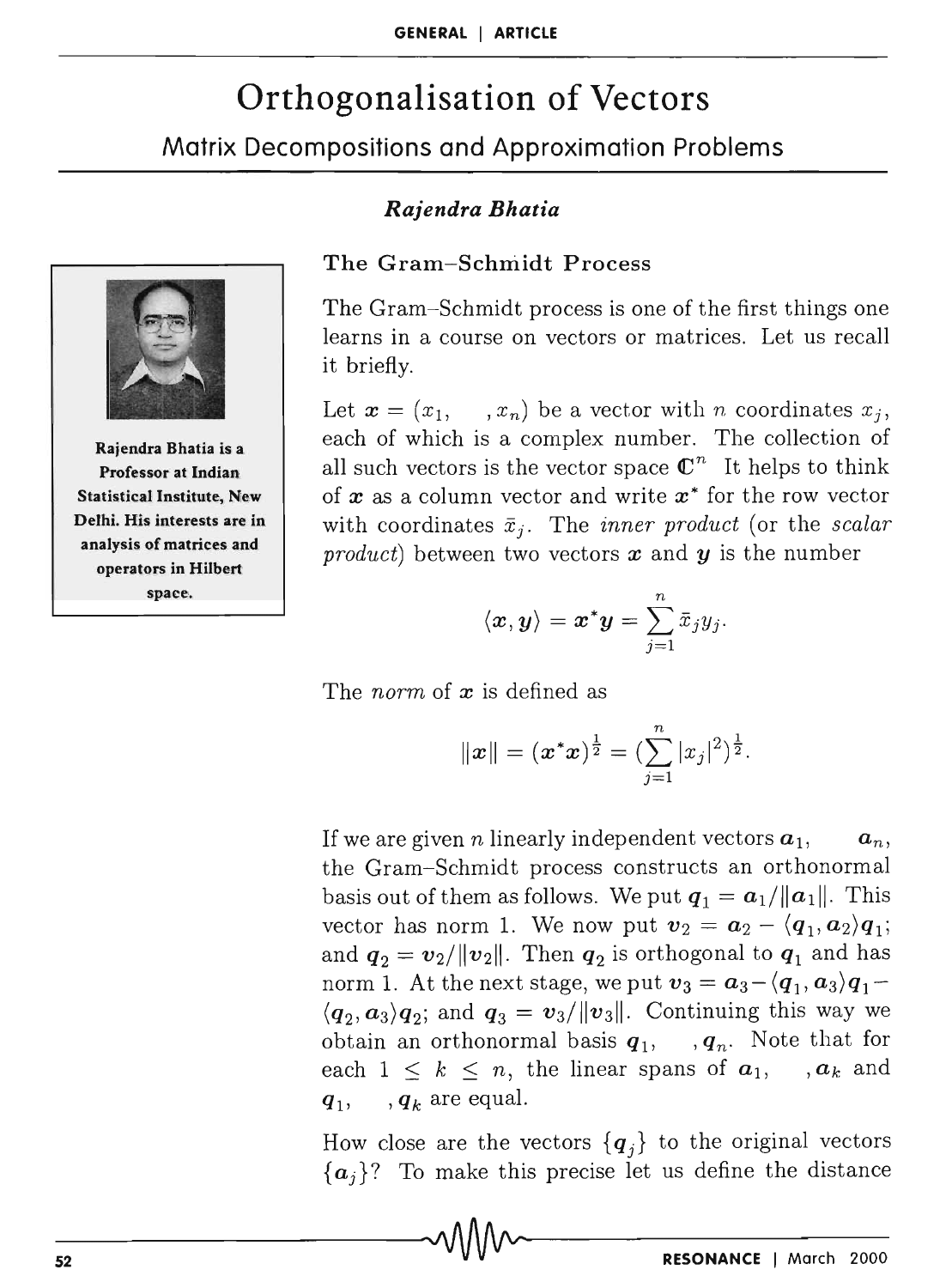between two ordered sets  $\{x_1, \ldots, x_k\}$  and  $\{y_1, \ldots, y_k\}$ of vectors in  $\mathbb{C}^n$  as

$$
\left(\sum_{j=1}^{k} ||\bm{x}_{j}-\bm{y}_{j}||^{2}\right)^{\frac{1}{2}}
$$
 (1)

Note that each  $x_j$  is an *n*-vector. If we write it as  $x_j =$  $(x_{i1}, \ldots, x_{in})$ , then the quantity in (1) is

$$
\left(\sum_{j=1}^{k} \sum_{r=1}^{n} |x_{jr} - y_{jr}|^2\right)^{\frac{1}{2}} \tag{2}
$$

Let us consider a very simple example in the space  $\mathbb{C}^2$ Let  $a_1 = (1,0), a_2 = (\frac{4}{5}, \frac{3}{5})$ . The vectors  $a_1, a_2$  are linearly independent and each of them has norm 1. However, they are not orthogonal to each other. The Gram-Schmidt process applied to them gives the vectors  $q_1 =$  $(1,0), q_2 = (0,1)$ . The distance between the pair  $\{a_1, a_2\}$ and the pair  $\{q_1, q_2\}$  is  $(\frac{4}{5})^{\frac{1}{2}}$ . Can we find another pair of orthonormal vectors that is closer to  $\{a_1, a_2\}$ ? If we try the obvious possibilities that the forms of  $a_1, a_2$  suggest, we soon find that the pair  $y_1 = (\frac{4}{5}, -\frac{3}{5}), y_2 = (\frac{3}{5}, \frac{4}{5})$ is at distance  $(\frac{12}{25})^{\frac{1}{2}}$  from  $\{a_1, a_2\}$ . Thus the Gram-Schmidt process while constructing an orthonormal basis can take us far away from the original set of vectors.

Another pair that is even closer to  ${a_1, a_2}$  is the pair  $u_1 = (\frac{2}{\sqrt{5}}, -\frac{1}{\sqrt{5}}), u_2 = (\frac{1}{\sqrt{5}}, \frac{2}{\sqrt{5}}).$  One can see that the distance of this pair from  $\{a_1, a_2\}$  is  $(4 - \frac{8}{\sqrt{5}})^{\frac{1}{2}}$ . Thus the three pairs  $\{q_1, q_2\}$ ,  $\{y_1, y_2\}$  and  $\{u_1, u_2\}$  are at distances .8944, .6928 and .6498, respectively from the given pair  $\{a_1, a_2\}$ .

One can see, using Lagrange multipliers, that among all pairs of orthonormal vectors, the pair  $\{u_1, u_2\}$  is the closest to  $\{a_1, a_2\}$ . We will soon see this by another argument.

The problem of finding the orthonormal basis closest to a given set of linearly independent vectors is of interest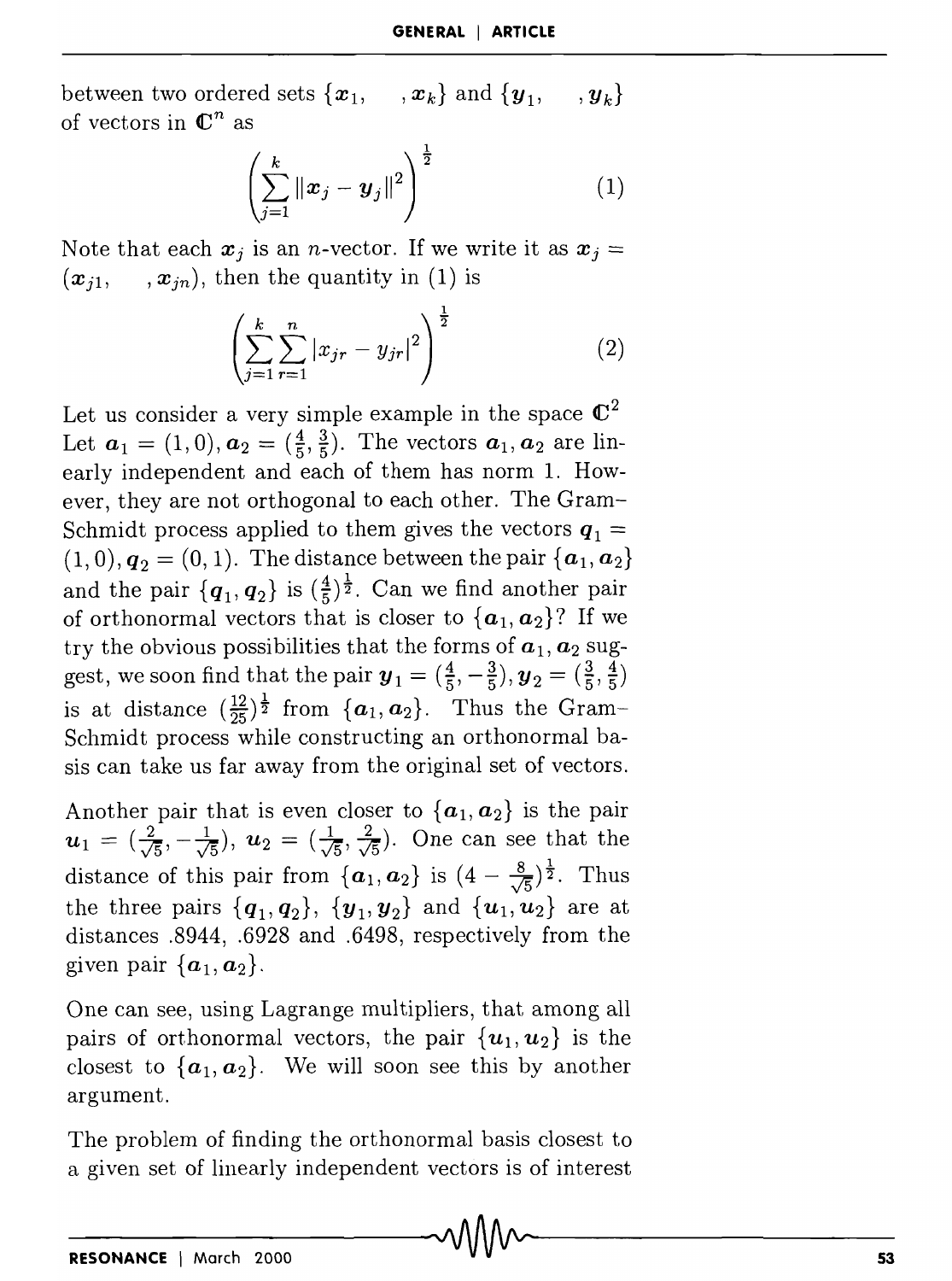in quantum chemistry. In many models of atomic phenomena some of the quantities of interest are represented by orthonormal vectors. Experimental observations to measure these quantities are inaccurate and thus give us vectors that are not orthonormal. We might want to stay as close to the experimental data as possible when converting these vectors to orthonormal ones demanded by the model. The process of finding the closest orthonormal basis is called the *Lowdin orthogonalisation*  after the Swedish chemist  $P$  O Löwdin who introduced it. This is related to one of the basic theorems in linear algebra as we will see.

### **Matrix Approximation Problems**

Let A be an  $n \times n$  matrix with entries  $a_{ij}$ . Let  $A^*$  be the conjugate transpose of  $A$ -the matrix whose  $i, j$  entry is  $\bar{a}_{ji}$ . Let tr *A* stand for the trace of *A*. The *Hilbert*-*Schmidt norm* (or the *Frobenius norm)* of *A* is defined as

$$
||A||_2 = \left(\sum_{i,j} |a_{ij}|^2\right)^{1/2} = (\text{tr } A^*A)^{1/2} \tag{3}
$$

This norm is *unitarily invariant:* if *U, V* are unitary matrices, then

$$
||A||_2 = ||UAV||_2. \t(4)
$$

This is so because

$$
tr (UAV)^{*}(UAV) = tr V^{*}A^{*}AV = tr A^{*}A.
$$
 (5)

Note that if  $\{a_1, \ldots, a_n\}$  are elements of  $\mathbb{C}^n$  and if we write the  $n \times n$  matrix *A* whose columns are  $a_1$ , ,  $a_n$ as  $A = [\boldsymbol{a}_1, \ldots, \boldsymbol{a}_n]$ , then

$$
||A||_2^2 = \sum_j ||a_j||^2
$$

The matrix *A* is invertible if and only if its columns are linearly independent as vectors, and it is unitary if and only if they are orthonormal. Thus the problem of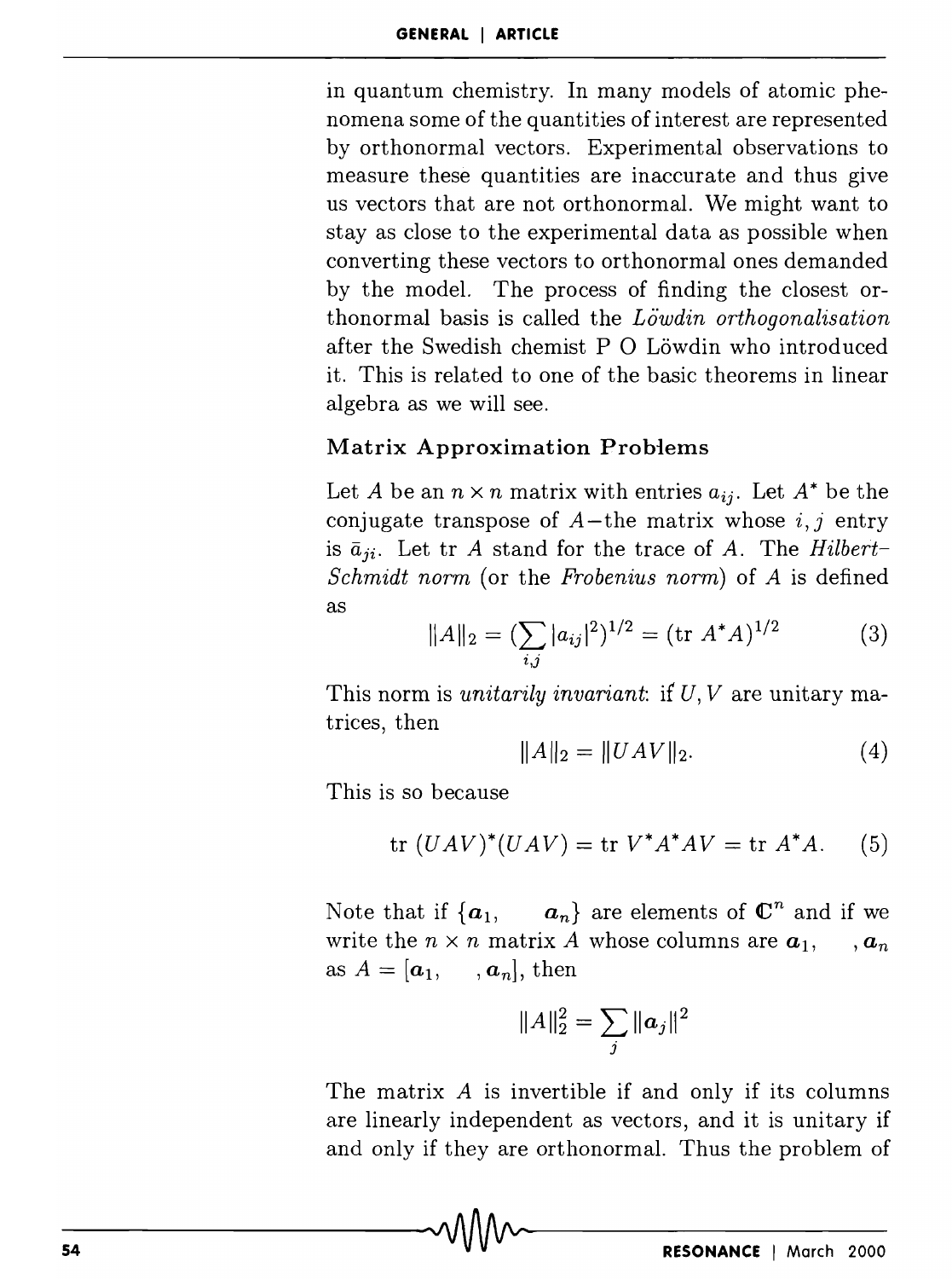finding the orthonormal basis closest to a given set of  $n$ linearly independent vectors is the same as the problem of finding the unitary matrix closest to a given invertible matrix. Here the closest matrix is one whose distance in the Hilbert-Schmidt norm from the given matrix is minimal.

This is a typical example of a matrix approximation problem.

## The **QR** and the Polar Decompositions

The Gram-Schmidt process can be represented as an interesting matrix factoring theorem:

Every invertible matrix A can be factored as  $A = QR$ . where Q is unitary and *R* is upper triangular. We can choose  $R$  so that all its diagonal entries are positive. With this restriction *Q* and *R* are unique.

It is not difficult to see how this theorem follows from the Gram-Schmidt process. The columns of Q are orthonormal vectors constructed from the columns of *A.*  The fact that  $\{a_1, \ldots, a_k\}$  span the same linear space as  ${q_1, \tq_2}$  is reflected in the upper triangular form of *R.* The vectors Q are unique upto a multiplication by a complex number of modulus one. So, the restriction that the diagonal entries of *R* be positive imposes uniqueness.

The decomposition  $A = QR$  is called the *QR decomposition.* If *A* is singular, it still has a *QR* decomposition. Now some of the rows of *R* are zero.

There is another factoring of an invertible matrix into two factors one of which is unitary. This is the *polar decomposition:* 

Every invertible matrix *A* can be factored uniquely as  $A = UP$ , where U is unitary and P is positive definite.

The factor  $P$  is the unique positive definite square root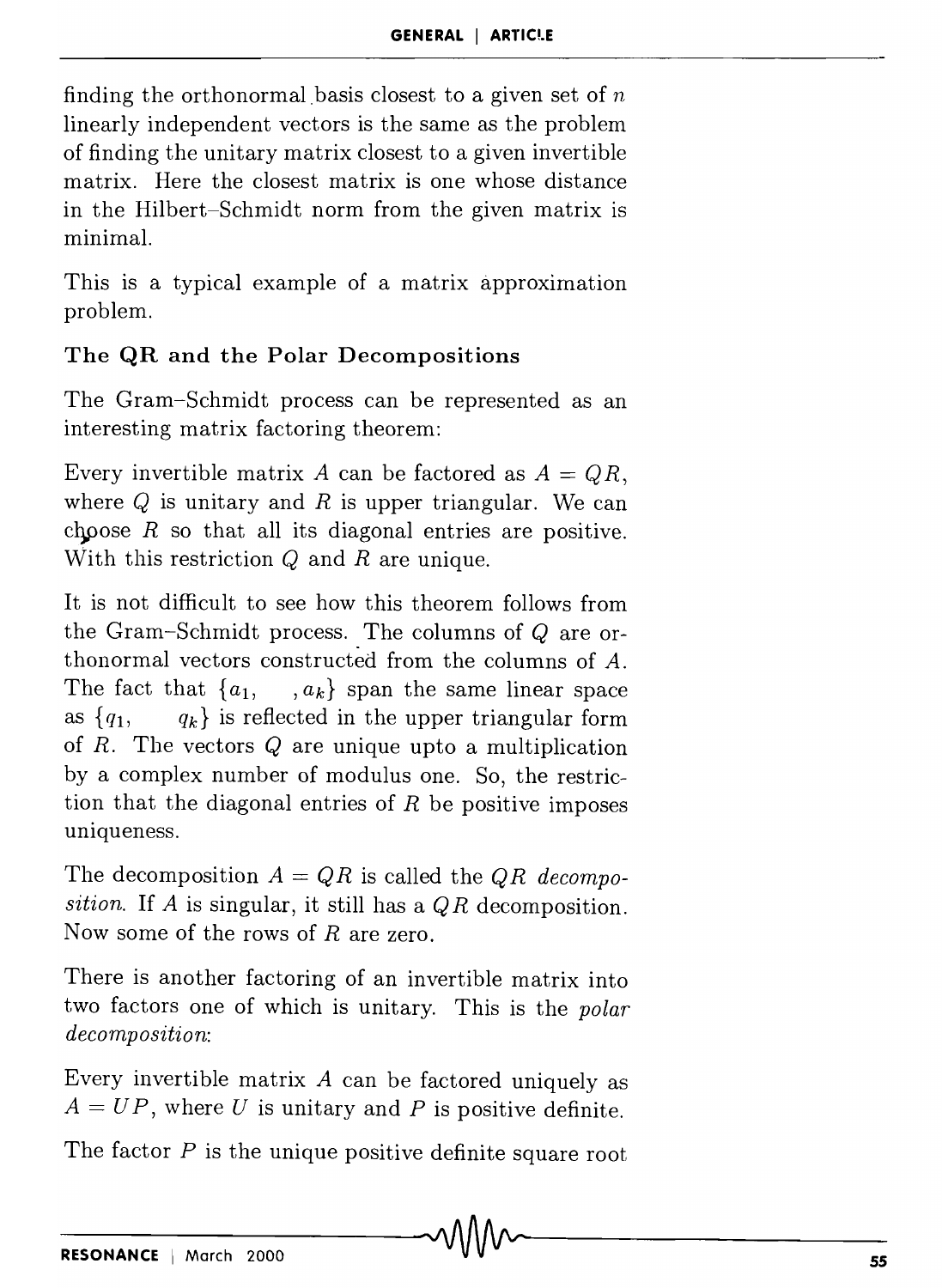of the positive definite matrix  $A^*A$ . If one puts  $U =$  $AP^{-1}$ , then  $U^*U = UU^* = I$ . If A is singular, it still has a polar decomposition  $A = UP$ . Now the factor U is not unique, but  $P$  is.

The polar decomposition has an interesting extremal characterisation:

Theorem. Among all unitary matrices the one closest to A is the matrix U in the polar decomposition  $A =$ UP.

Proof. Let *W* be any unitary matrix. Then

$$
||A - W||_2 = ||UP - W||_2 = ||P - U^*W||_2,
$$

by the unitary invariance property (4). Thus to find the unitary matrix closest to *A* it suffices to find the one closest to *P.* If we show that the unitary matrix closest to *P* is the identity matrix *I* it will follow that the unitary matrix closest to  $UP$  is  $U$ 

For every unitary matrix *V* 

$$
||P - V||_2^2 = \text{tr}(P - V^*)(P - V) = \text{tr}(P^2 + I - PV - V^*P).
$$

This quantity is minimum when

$$
\operatorname{tr}(PV + V^*P) = \operatorname{tr} P(V + V^*)\tag{6}
$$

is maximum. The trace is not affected if we apply a unitary similarity (i.e.,  $tr X = tr W X W^*$  for all X and unitary  $W$ ). The spectral theorem tells us that we can apply such a similarity to bring *V* to the diagonal form. Thus we may assume that *V* is diagonal with entries  $e^{i\theta_j}$ ,  $1 \leq i \leq n$  down its diagonal. So, the quantity in  $(6)$  is

$$
\text{tr } P(V + V^*) = 2 \sum_j p_{jj} \cos \theta_j.
$$

Since  $p_{ij} \geq 0$ , clearly this is maximised when  $\cos \theta_i = 1$ . This translates to the condition  $V = I$ .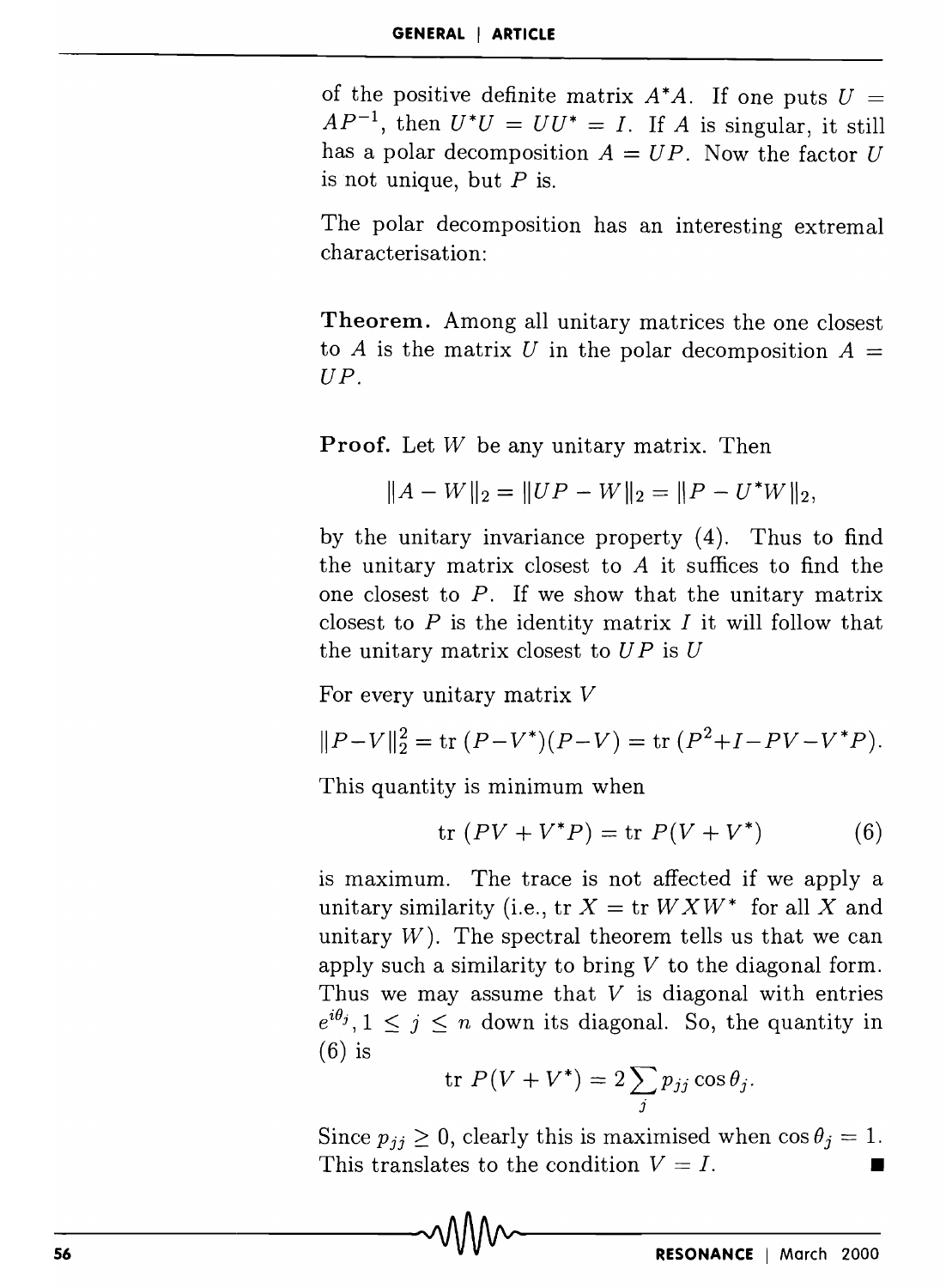Thus the polar decomposition provides the basis for the Löwdin orthogonalisation. The orthonormal basis closest to a set of linearly independent vectors  $\{a_1, \ldots, a_n\}$ is obtained by writing the matrix  $A = [\boldsymbol{a}_1, \boldsymbol{a}_n]$ , then finding its polar decomposition  $A = UP$ , and reading the columns of  $U = [\mathbf{u}_1, \dots, \mathbf{u}_n]$  to get the desired orthonormal basis  $\{u_1, \dots, u_n\}.$ 

This explains the example discussed in Section l. We have the polar decomposition

$$
\begin{bmatrix} 1 & \frac{4}{5} \\ 0 & \frac{3}{5} \end{bmatrix} = \begin{bmatrix} \frac{2}{\sqrt{5}} & \frac{1}{\sqrt{5}} \\ -\frac{1}{\sqrt{5}} & \frac{2}{\sqrt{5}} \end{bmatrix} \begin{bmatrix} \frac{2}{\sqrt{5}} & \frac{1}{\sqrt{5}} \\ \frac{1}{\sqrt{5}} & \frac{2}{\sqrt{5}} \end{bmatrix}
$$

Since  $P = W S W^*$  where W is unitary and S diagonal with positive entries, we can write  $A = UP =$  $UWSW^* = VSW^*$  where V is unitary. This is called the *singular value decomposition* of *A.* To find the factors here, we have to diagonalise *P.* This involves a more elaborate calculation than the one for the Gram-Schmidt process.

## **The Closest Hermitian Matrix**

The problem of finding the closest Hermitian matrix to a given matrix is motivated by the same considerations as that of finding the closest unitary matrix. It is simpler to solve this.

If  $A = B + iC$ , where *B* and *C* are Hermitian, then

$$
||A||_2^2 = \text{tr } A^*A = \text{tr } (B - iC)(B + iC) =
$$
  
tr 
$$
(B^2 + C^2) = ||B||_2^2 + ||C||_2^2.
$$

Every matrix has a decomposition of this kind:

If we put  $B = \frac{1}{2}(A + A^*)$  and  $C = \frac{1}{2}(A - A^*)$ , then *B*, *C* are Hermitian and  $A = B + iC$ . This is analogous to the decomposition  $z = x + iy$  of a complex number into its real and imaginary parts. For this reason B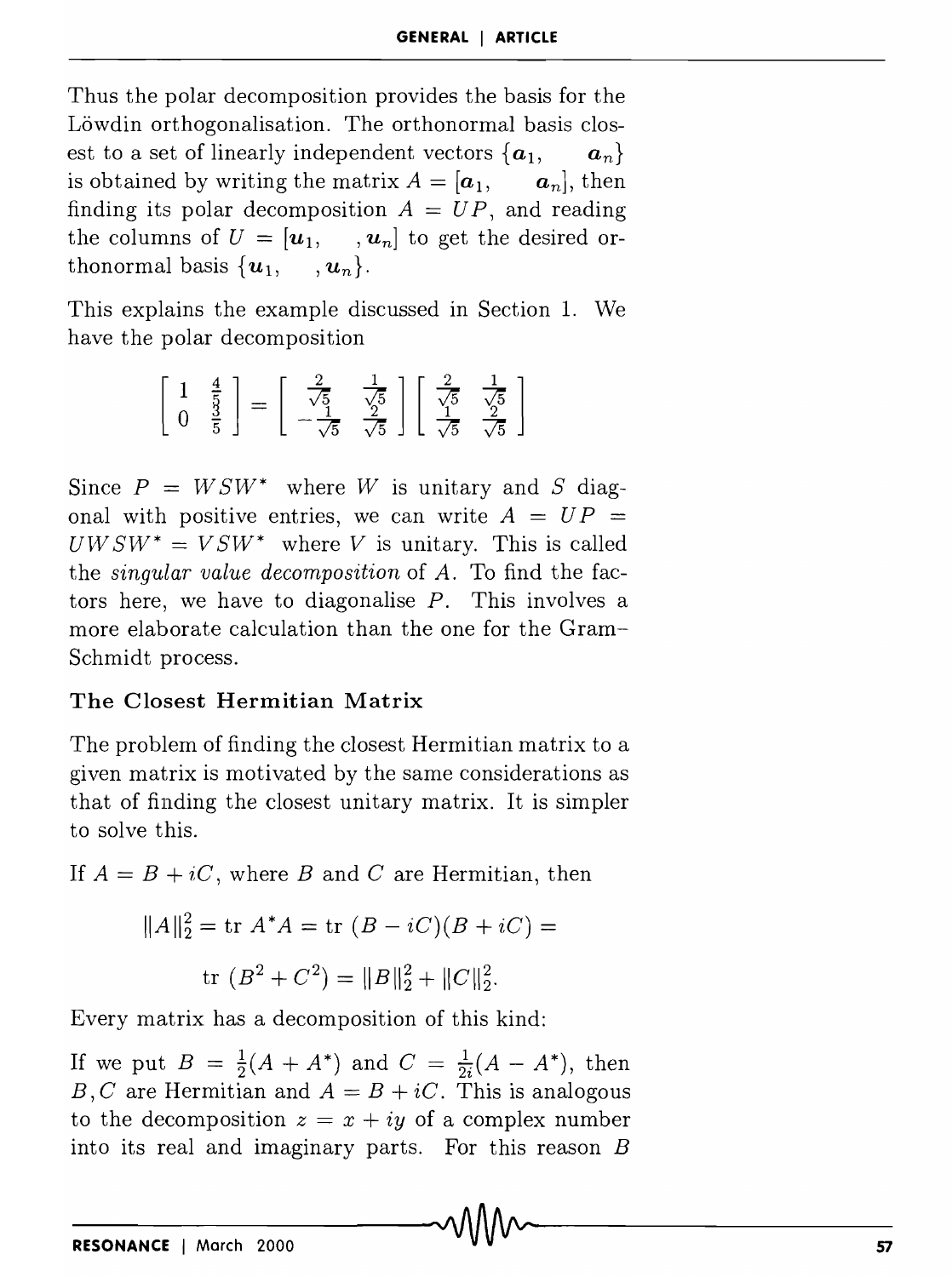### Suggested Reading

- [1] A detailed discussion of the polar and the QR deompositions may be found in H Helson, *Linear Algebra,* TRIM 4, Hindustan Book Agency, 1994.
- [2] A more advanced treatment of matrix approximation problems may be found in R Bhatia, *Matrix Analysis,* Springer-Verlag, 1997.
- [3] The relevance of matrix approximation problems to quantum chemistry is explained in the article by J A Goldstein andM Levy, Linear algebra and quantum chemistry, *American Math. Monthly,* 78, 710- 718,1991.
- [4] The Löwdin Orthogonalisation was proposed by PO Löwdin, On the nonorthogonality problem connected with the use of atomic wave functions in the theory of molecules and crystals, *J. Chem. Phys.)* 18, 365-374,1950.
- [5] Algorithms for finding the QR and the Singular Value Decompositions are discussed in G Golub and C Van Loan, *Matrix Computations,* The Johns Hopkins University Press, 1983.

and C are called the *real* and *imaginary parts* of *A* and the decomposition  $A = B + iC$  is called the *Cartesian decomposition.* 

Now, if  $H$  is any Hermitian matrix, then

$$
||A - H||_2^2 = ||H - B||_2^2 + ||C||_2^2.
$$

Clearly, the choice  $H = B$  minimises this quantity. Thus the Hermitian matrix closest to *A* is the real part of *A.* 

The polar decomposition  $A = UP$  can be thought of as the analogue of the polar representation  $z = e^{i\theta}r$ of a complex number. Thus the statements about the closest unitary and Hermitian matrices proved above are analogues of the facts about the point on the unit circle and the point on the real line closest to a given complex number.

A matrix is said to be *normal* if  $AA^* = A^*A$ . This is equivalent to the condition that the factors  $U$  and  $P$ in the polar decomposition of A commute. Evidently Hermitian matrices and unitary matrices are normal.

The set of all Hermitian matrices is a real vector space; the set of all unitary matrices is a differentiable manifold. The set of all normal matrices does not have any nice geometric structure. This is one reason why the problem of finding the closest normal matrix to a given matrix turns out to be much harder than the problems we have considered. This problem is not yet solved completely. See [2] for a discussion and also for examples of other problems where the solution for normal matrices is much harder than that for Hermitian or unitary matrices.

## Approximation in Other Norms

The Hilbert-Schmidt norm is the simplest norm on matrices from the point of view of approximation problems. This is because it is like the Euclidean norm on vectors. There are other norms that are of interest. For exam-